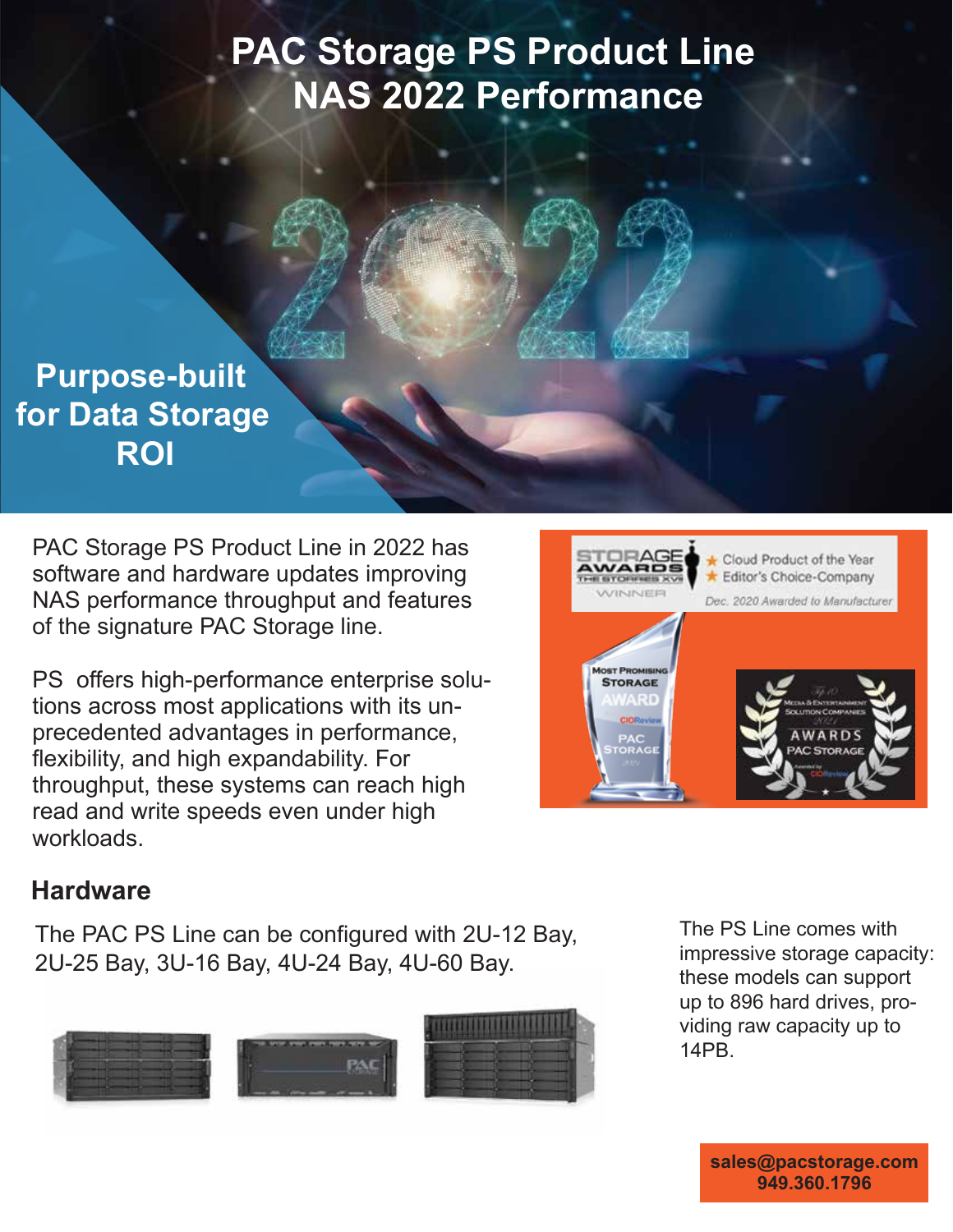# **Hardware & Software**  Rear view

The PS Line offers up to 2 sets of modular host boards to fulfill the requirements of numerous applications or architecture transformation.



Additional port connectivity including 25GbE and 40GbE, 16Gb FC, 32Gb FC



**Proprietary Non-Volatile Cache Protection** Provides reliable super capacitor backup with flash module to ensure data safety



**RAID Protection** prevents data loss from a disk failure. **Disk protection:** RAID5, RAID6



**WORM (Write Once Read Many)** For following the regulation, protect transaction record/ confidential files be deleted/modified by accent for several years.



**Auto-Tiering and Flexible Pools with SSDs and HDDs** to give you tailored speed & capacity options



**Cloud-integrated solution**  for data caching, tiering, and backup













**Web-based Centralized Management.** Easy GUI to simplify installation and maintenance.



**SSD Cache** Cache metadata & random IO, Support read and write cache and Write cache RAID protection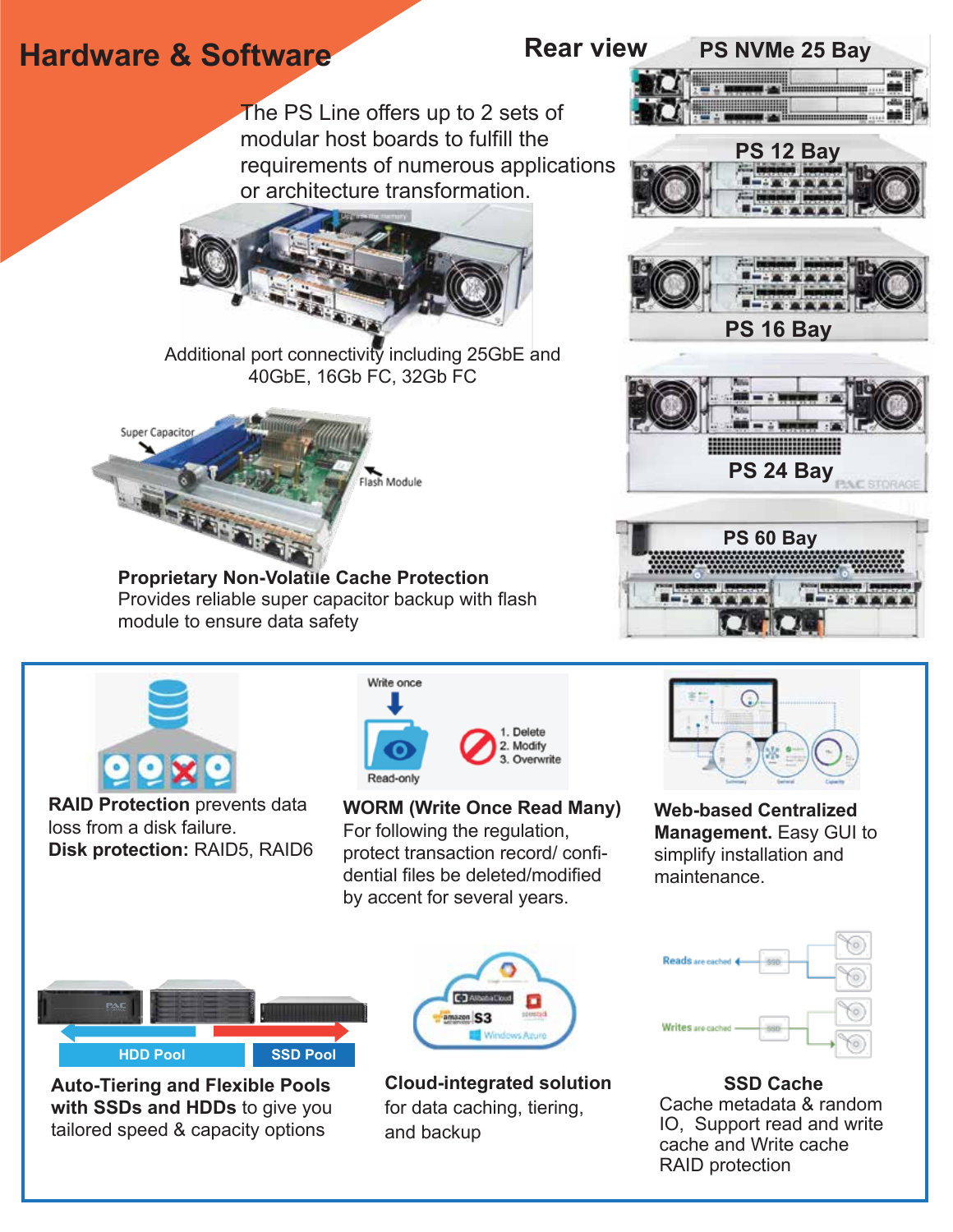## **PS Line Performance as a NAS: File Level**

Performance stats vary based on a variety of elements including types of drives utilized, applications, RAM, connectivity, protocols, etc. The benchmarks noted will give you insight and we recommend discussing your requirements during the sales process.

| <b>NAS Settings:</b>                      | <b>RAID Settings</b>                                                             | <b>Workstation Configurations</b>                                                                      |                                                      |  |  |
|-------------------------------------------|----------------------------------------------------------------------------------|--------------------------------------------------------------------------------------------------------|------------------------------------------------------|--|--|
| Read Ahead: 16M<br>Jumbo Frame Enabled    | Disk protection level: RAID 6<br>RAID stripe size:                               | <b>Windows Client</b><br><b>CPU: Dual E-2620v4</b>                                                     | <b>Video Playback Topology</b><br>10 Windows clients |  |  |
| Disk timeout: 320ms<br>NAS Read Ahead: 2M | <b>HDD: 1024KB</b><br><b>SSD: 128KB</b>                                          | Memory: DDR4 64GB                                                                                      | Operating system: Windows 2019 Datacenter            |  |  |
| Others: default settings                  | AV optimization: Multiple<br>Streaming                                           | version<br>GPU: NVIDIA Quadro RTX 5000                                                                 |                                                      |  |  |
|                                           | Read-head option for media<br>editing: Disabled (Auto)<br>FBM module is required | Network interface controller: 10GbE (MTU =9216)<br>Adobe Premiere Pro version: 2020, 14.2.0 (Build 47) |                                                      |  |  |

#### **Video Playback Performance-Single Controller System running as a NAS (file-level)**

| <b>Model</b>           | <b>Number</b>                | <b>Number</b><br><b>of</b><br>of SSDs | <b>Number</b><br><b>of</b><br><b>NVMe</b><br><b>Drives</b> |              |            | 4K ProRes Streams <sup>*2</sup> 4K DPX 12bit Streams <sup>*3</sup> |                   |
|------------------------|------------------------------|---------------------------------------|------------------------------------------------------------|--------------|------------|--------------------------------------------------------------------|-------------------|
|                        | <b>NL-SAS</b><br><b>HDDs</b> |                                       |                                                            | <b>Count</b> | Throughput | <b>Count</b>                                                       | <b>Throughput</b> |
| <b>PS 3000 Gen2</b>    | 24                           | 0                                     | 0                                                          | <b>11</b>    | 2,200 MB/s |                                                                    | 850 MB/s          |
| <b>PS 4000 Gen2</b>    | 24                           | 0                                     | 0                                                          | 14           | 2,800 MB/s | 3                                                                  | $2,550$ MB/s      |
| PS 4000 All Flash Gen2 | 0                            | 24                                    | 0                                                          | 20           | 4,000 MB/s | 3                                                                  | 2,550 MB/s        |
| <b>PS 4000 NVMe</b>    | 0                            | 0                                     | 12                                                         | 23           | 4,600 MB/s |                                                                    | $4,250$ MB/s      |

#### **Video Playback Performance–Redundant Active-Active Controller System with single namespace running as a NAS (may include expansions chassis)**

| <b>Model</b>           | <b>Number</b><br>lof l       | <b>Number</b><br>of SSDs | <b>Number</b><br><b>of</b><br><b>NVMe</b><br><b>Drives</b> |              |            | 4K ProRes Streams*1 4K DPX 12bit Streams*2 |              |
|------------------------|------------------------------|--------------------------|------------------------------------------------------------|--------------|------------|--------------------------------------------|--------------|
|                        | <b>NL-SAS</b><br><b>HDDs</b> |                          |                                                            | <b>Count</b> | Throughput | <b>Count</b>                               | Throughput   |
| <b>PS 3000 Gen2</b>    | 48                           | 0                        | 0                                                          | 19           | 3,800 MB/s |                                            | 850 MB/s     |
| <b>PS 4000 Gen2</b>    | 48                           | 0                        | 0                                                          | 25           | 5,000 MB/s | 4                                          | 3,400 MB/s   |
| PS 4000 All Flash Gen2 | 0                            | 48                       | $\mathbf 0$                                                | 37           | 7,400 MB/s | 6                                          | $5,100$ MB/s |
| <b>PS 4000 NVMe</b>    | 0                            | 0                        | 24                                                         | 42           | 8,400 MB/s | 10                                         | 8,500 MB/s   |

\*1: Codec & Frame Rate: ProRes 422HQ 3840 x 2160 @60 fps (Bitrate: 200MB/s).

\*2: Codec & Frame Rate: 3840x2160@24p (Bitrate: 850MB/s).

**sales@pacstorage.com 949.360.1796**